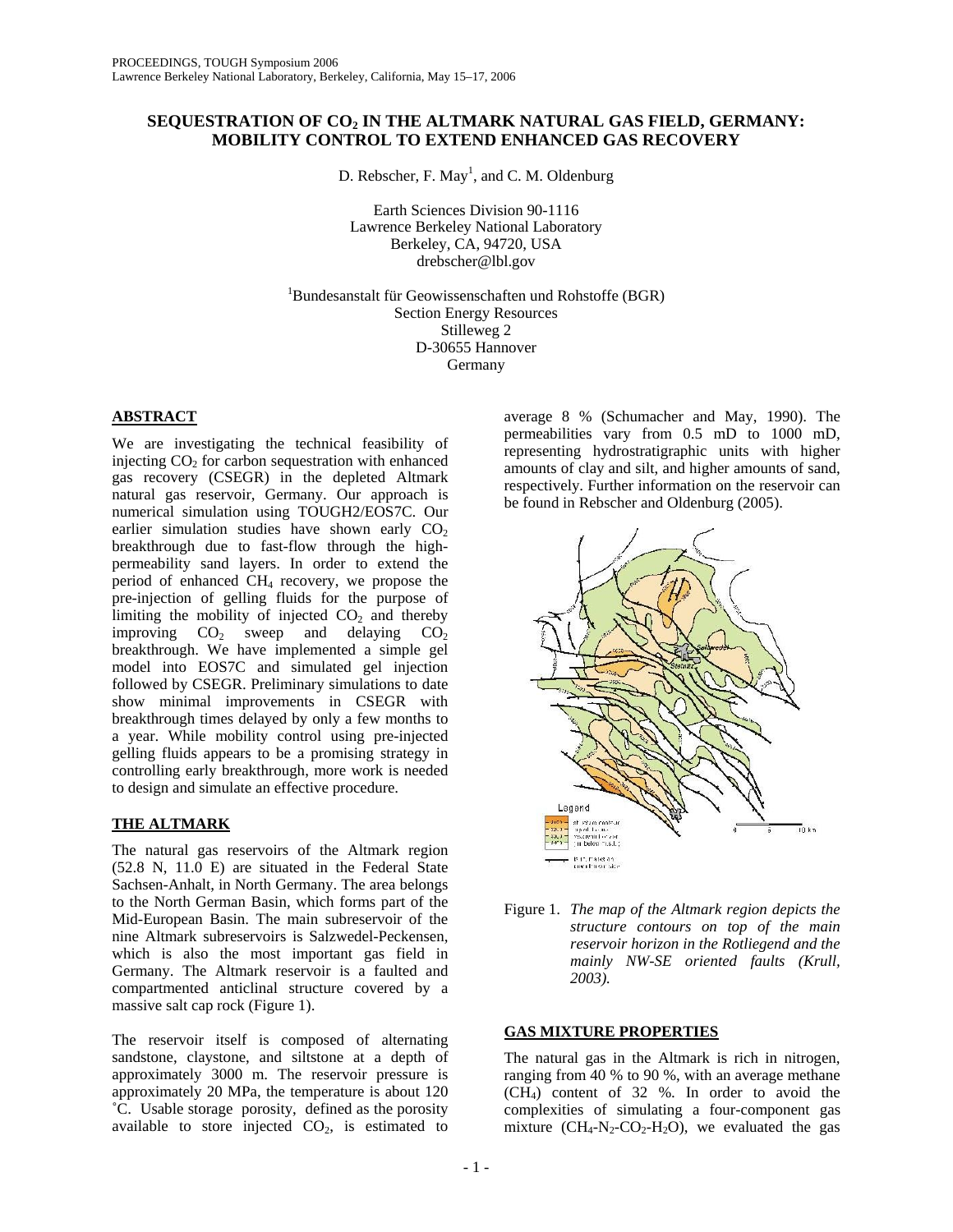properties compressibility-factor, density, and viscosity at Altmark reservoir conditions to compare the  $CH_4$ -N<sub>2</sub>-CO<sub>2</sub> ternary system with the two-gas system  $CH_4$ - $CO_2$ . The comparisons were made using a source-code version of GasEOS [\(http://lnx.lbl.gov/gaseos\)](http://lnx.lbl.gov/gaseos). Comparisons show that the gas-mixture can be approximated as a  $CH_4$ - $CO_2$ -H2O system amenable to simulation using EOS7C (Rebscher and Oldenburg, 2005).

#### **THE MODEL**

The simplified 3D model includes vertical zoning representing Salzwedel-Peckensen. The model system is discretized as nine layers with six different rock types each with homogeneous, isotropic properties spanning a total thickness of 226 m (Table 1).

The geometry modeled is a quarter of a five-spot pattern with a well spacing of 2.1 km with more than 4000 gridblocks (Figure 2). Usable porosities lie between 5 % and 15 % and permeabilities range from 0.5 mD to 1000 mD depending on the lithology. Details of the model development and properties can be found in Rebscher and Oldenburg (2005).

Calculations are performed using the general-purpose numerical simulation program TOUGH2 (Pruess et al., 1999) and EOS7C (Oldenburg et al., 2004) with a modification to handle a gelling fluid after Finsterle et al. (1994).

*Table 1. The gas-bearing layers in the Altmark.* 

| Sequence    | Litho- | Thickness | Usable       |
|-------------|--------|-----------|--------------|
|             | logy   | [m]       | Porosity [%] |
| Zyklus 17   | silt   | 42        | 8            |
| Zyklus 16   | silt   | 30        | 5            |
| Zyklus 15   | silt   | 28        | 5            |
| Zyklus 14   | sand   | 17        | 14           |
| Zyklus 13   | sand   | 12        | 15           |
| Zyklus 12   | clay   | 25        | 5            |
| Zyklus 9-11 | silt   | 43.5      | 8            |
| Zyklus 8    | sand   | 22        | 15           |
| Zyklus 7    | sand   | 16        | 5            |

### **3D-SIMULATIONS**

Starting from steady-state conditions, constant temperatures of 120  $^{\circ}$ C, and a hydrostatic pressure distribution above 20 MPa assigned to the lowest

layer, a 40 year active period of CH<sub>4</sub> extraction and simultaneous  $CO<sub>2</sub>$  injection is simulated. Sink and source sites representing wells are realized through vertical columns continuing from top to bottom, at opposite corners of the model cube (Figure 2). Various scenarious were investigated to simulate representive cases, e.g., variation of permeability of the rock layers and total  $CO<sub>2</sub>$  injection rate.

Due to the injection of  $CO<sub>2</sub>$  the reservoir repressurizes. The gas injection sweeps the  $CH<sub>4</sub>$ towards the extraction well. Figure 3 shows the development of the  $CO<sub>2</sub>$  concentration in the gas phase in a diagonal slice of the 3D grid. The time of breakthrough at the production well is essentially determined by the permeability of the highpermeability layers. Here permeabilities of  $10^{-11}$  m<sup>2</sup> lead to breakthroughs after about 2.5 years, while permeabilities of  $10^{-13}$  m<sup>2</sup> results in breakthrough just under 10 years (Figure 4). The various cases (a1-a11) are fully described in Rebscher and Oldenburg (2005). These results from this base-case simulation showing early breakthrough and incomplete  $CO<sub>2</sub>$ sweep motivate the search for approaches to improve the effectiveness of CSEGR.



*Figure 2. The 3D mesh is discretized in xyz into 15 x 15 x 18 gridblocks. The lateral dimensions of the gridblocks at the edges are adjusted appropriate to the five-spot symmetry of the system. Injection and extraction sites are located in opposite corners.*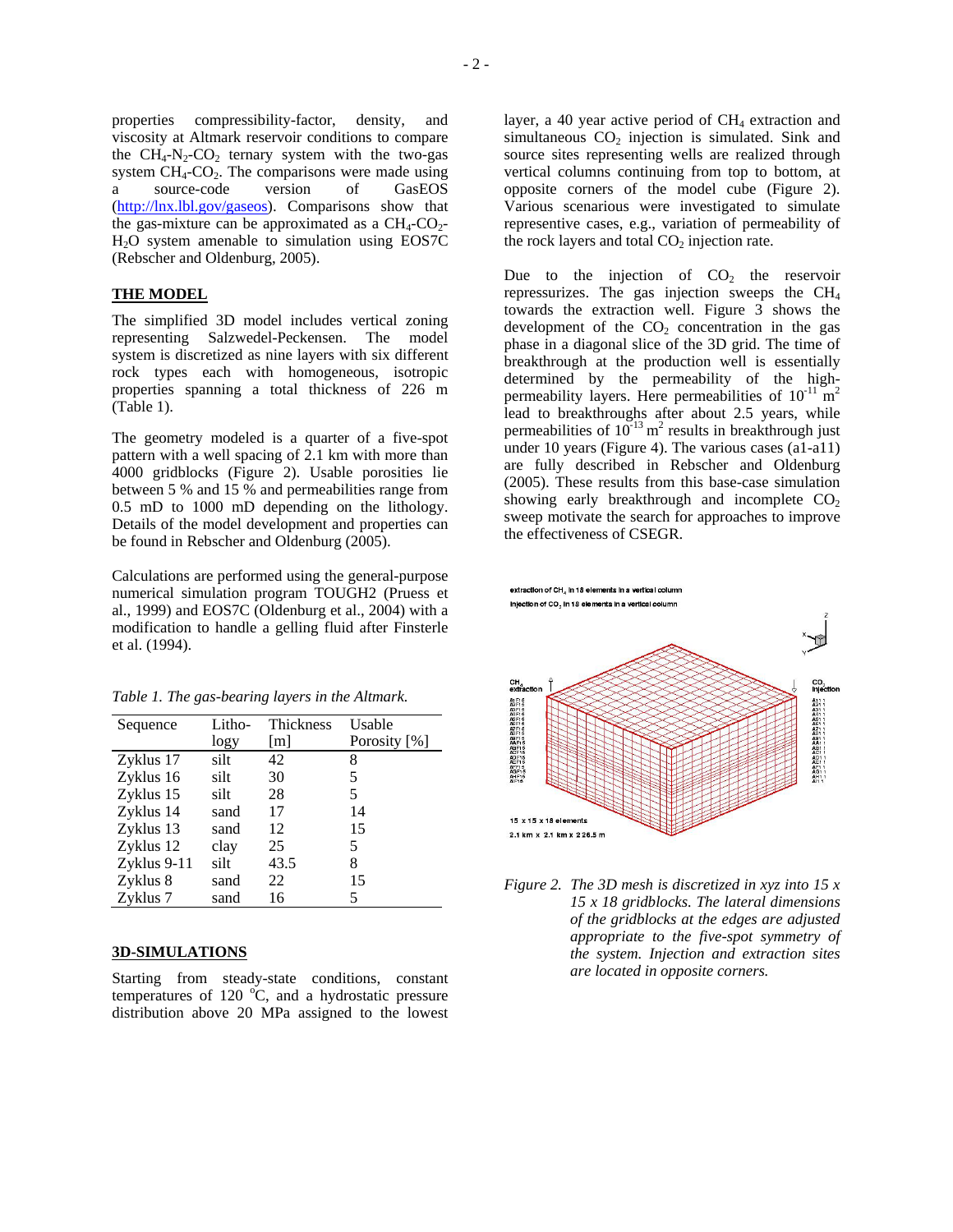



*Figure 3. The distribution of the CO2 mass fraction in the gas phase during the CH4 extraction and CO2 injection phase (total CO<sub>2</sub> injection rate Q is 8 kg/s) shows the filling with CO<sub>2</sub> mainly in the two high permeable layers Zyklus 13 and Zyklus 9-11 during the active period of 40 years.* 



Figure 4. *Evolution of the CO<sub>2</sub> mass fraction in the gas phase close to the production well for 11 cases with varying layer permeabilities as low as 5 x 10-17 m2 to 2.5 x 10-15 m2 and*   $as \ a \ high \ as \ 10^{-13} \, m^2 \, to \ 10^{-11} \, m^2.$ 

### **BLOCKING WITH WATER**

The ultimate economic success of EGR at a depleting gas field depends mainly on the amount of  $CO<sub>2</sub>$ contamination in the produced gas, the time over which uncontaminated  $CH<sub>4</sub>$  can be produced, and

how much additional natural gas can be produced on a given time scale. In order to study extending the EGR period, we simulated different mobilityreducing strategies. One approach is the pre-injection of water into high-permeability layers to control  $CO<sub>2</sub>$ mobility (Figure 5).

Different amounts of  $H<sub>2</sub>O$  were injected for 5 or 10 years in the one or two high permeable layers while simultaneously extracting CH<sub>4</sub> Once the water is emplaced,  $CO<sub>2</sub>$  injection (total injection rate  $Q$ between 2.9 kg/s 14.5 kg/s) with simultaneous  $CH_4$ extraction is performed as described above. Compared to the simulations without water blocking, the breakthrough is delayed for only an additional year or so.

In general, the following processes reduce the effectiveness of  $H_2O$  injection for mobility reduction: First, the injected  $CO<sub>2</sub>$  displaces the water. In the two-phase gas-water system, the available pore space for the gas is reduced resulting in an unwanted higher gas-flow velocity. In addition, flow of  $H_2O$  due to gravity is significant. Thus the fast path through the high-permeability unit is reopened as water slumps downward due to gravity. The conclusion is that the breakthrough times are increased when water is preinjected, but the increase is very modest. These results suggest the need for a more sophisticated solution to the problem of early breakthrough.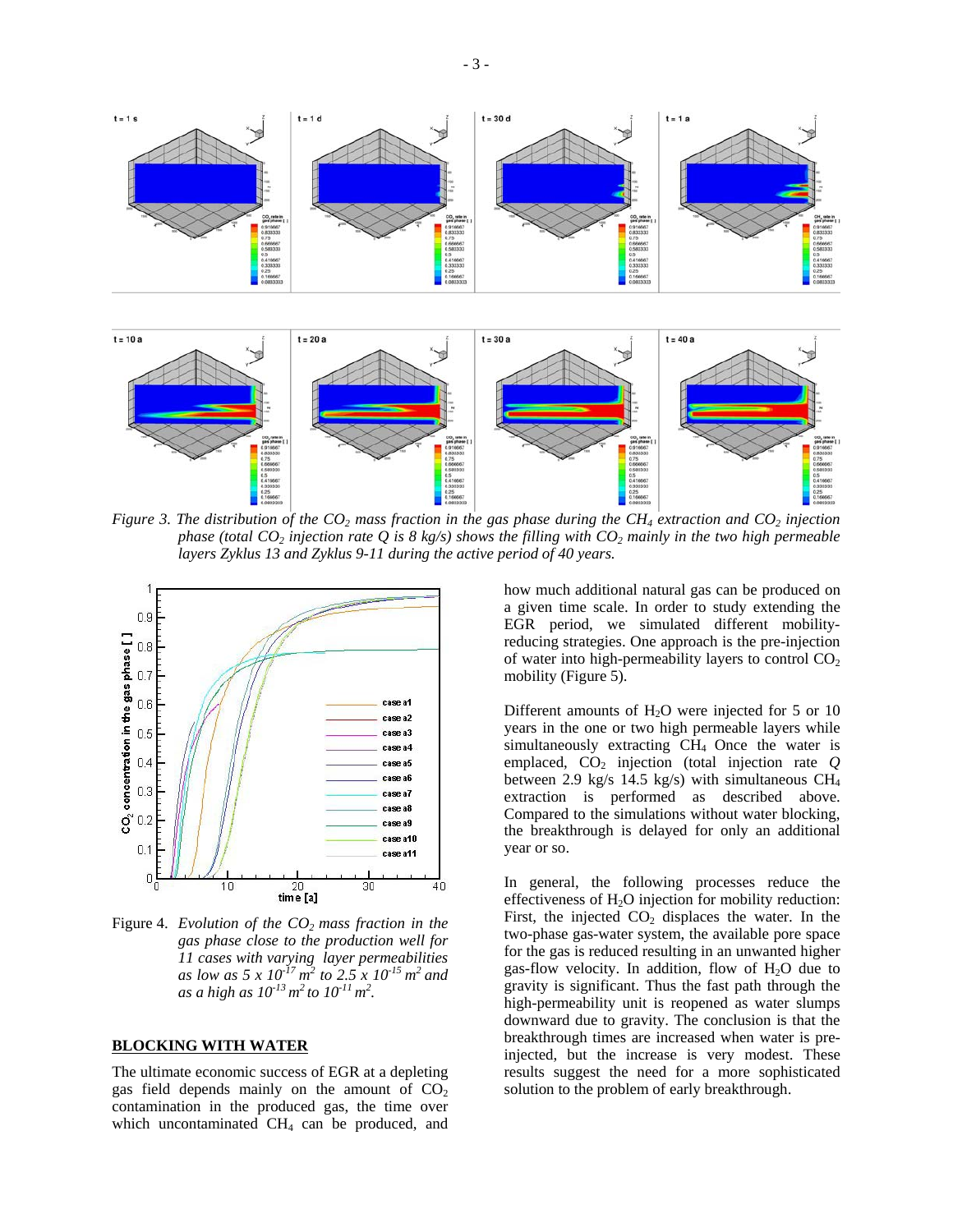

*Figure 5. Liquid saturation in the 3D model slice after water injection for 5 years in the two high-permeability layers Zyklus 13 and Zyklus 9-11.*

#### **BLOCKING WITH GEL**

For blocking with gel, a modified EOS7C module was used which increases the viscosity of water by a certain amount with time, mimicking the behavior of polymer gels. The injected fluid becomes less and less mobile as it gels due to the viscosity function describing the changing viscosity <sup>µ</sup>*gel*:

$$
\mu_{gel} = \mu + \frac{(\mu_{\text{max}} - \mu)}{t_{gel}^c} t^c \tag{1}
$$

Here  $\mu$  is the viscosity of water,  $c$  is a constant,  $t$  is the time, and  $t_{gel}$  is the time after which the maximum viscosity  $\mu_{max}$  is reached. After the gel injection, the 40-year-long  $CO<sub>2</sub>$  injection with simultaneous  $CH<sub>4</sub>$ production is carried out.

Simulations were performed varying parameters *c*,  $\mu_{max}$ , and gel injection rate in one or two highpermeability layers for up to five years. The simulations so far show that the unwanted breakthrough is only slightly delayed relative to blocking with water. For example, comparing a  $CO<sub>2</sub>$ injection case with  $Q_{CO2} = 1.6$  kg/s, the occurrence of 1 %  $CO<sub>2</sub>$  close to the production site is delayed by about two months when injecting water for 1 year with  $Q_{H2O} = 2.7$  kg/s, and about four months when injecting for one year a gel with a five times higher viscosity and  $Q_{gel} = 2.7$  kg/s.

Figure 6 shows the distribution of gel after the injection of gel for one year ( $Q_{gel} = 2.7$  kg/s) in the high-permeability layers Zyklus 13 and Zyklus 9-11. The blue area indicates the location of the gel. The four diagrams illustrate the development in time of the gel during the  $CO_2$  injection ( $Q = 1.6$  kg/s) with simultaneous  $CH_4$  extraction. Figure 7 shows the distribution of the  $CO<sub>2</sub>$  mass fraction in the gas phase for the same case at the same time steps.



*Figure 6.* Distribution of gel during 40 years of  $CH_4$  extraction and  $CO_2$  injection  $(Q = 1.6 \text{ kg/s})$ , with previous gel *injection* ( $Q_{gel} = 2.7$  kg/s) for 1 year in the high-permeability layers Zyklus 13 and Zyklus 9-11 ( $\mu_{max} =$  $5\mu_{water}$ ,  $c = 2$ ).